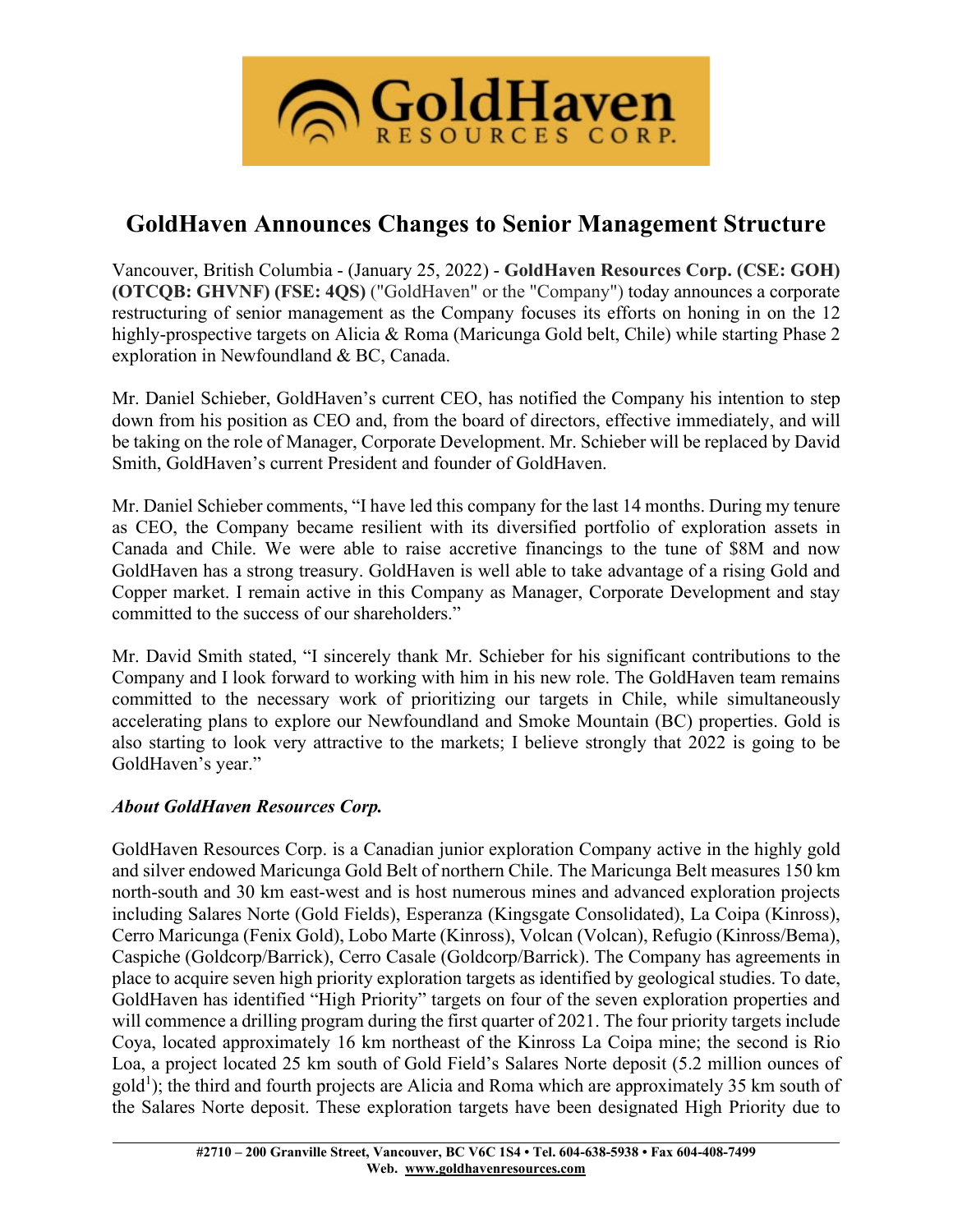extensive, pervasive alteration, favourable geology, highly anomalous rock geochemical results, and their relative proximity to existing deposits. The company has also made recent acquisitions in high profile metal belts in British Columbia and Newfoundland.

## **On Behalf of the Board of Directors**

*David Smith*

**For further information, please contact:**

**Bonn Smith, Head of Business Development**

**[www.goldhavenresources.com](http://www.goldhavenresources.com/) bsmith@goldhavenresources.com Office Direct: (604) 638-3073**

Neither the CSE nor its Regulation Services Provider (as that term is defined in the policies of the *CSE- Canadian Securities Exchange) accepts responsibility for the adequacy or accuracy of this release.*

#### **News Release References**

*1 Jamasmie, C., 2019. Gold Field's Salares Norte project in Chile granted environmental permit. December 18, 2019, 9:29am. Exploration Intelligence Latin America Gold Silver. <https://www.mining.com/gold-fields-salares-norte-project-in-chile-granted-environmental-permit/>*

### *Cautionary Statements Regarding Forward Looking Information*

*This news release contains forward-looking statements and forward-looking information (collectively, "forward looking statements") within the meaning of applicable Canadian and U.S. securities legislation, including the United* States Private Securities Litigation Reform Act of 1995. All statements, other than statements of historical fact, included herein including, without limitation, the intended use of the proceeds received from the Offering, the possible acquisition of the Projects, the Company's expectation that it will be successful in enacting its business plans, and the *anticipated business plans and timing of future activities of the Company, are forward-looking statements. Although* the Company believes that such statements are reasonable, it can give no assurance that such expectations will prove *to be correct. Forward-looking statements are typically identified by words such as: "believes", "will", "expects", "anticipates", "intends", "estimates", "plans", "may", "should", "potential", "scheduled", or variations of such words* and phrases and similar expressions, which, by their nature, refer to future events or results that may, could, would, might or will occur or be taken or achieved. In making the forward-looking statements in this news release, the Company has applied several material assumptions, including without limitation, that investor interest will be sufficient to close the Offering, and the receipt of any necessary regulatory or corporate approvals in connection with the Offering and the Assignment, that there will be investor interest in future financings, market fundamentals will result in sustained precious metals demand and prices, the receipt of any necessary permits, licenses and regulatory approvals in connection with the future exploration and development of the Company's projects in a timely manner, the availability of financing on suitable terms for the exploration and development of the Company's projects and the Company's *ability to comply with environmental, health and safety laws.*

*The Company cautions investors that any forward-looking statements by the Company are not guarantees of future* results or performance, and that actual results may differ materially from those in forward-looking statements as a *result of various factors, including, operating and technical difficulties in connection with mineral exploration and*